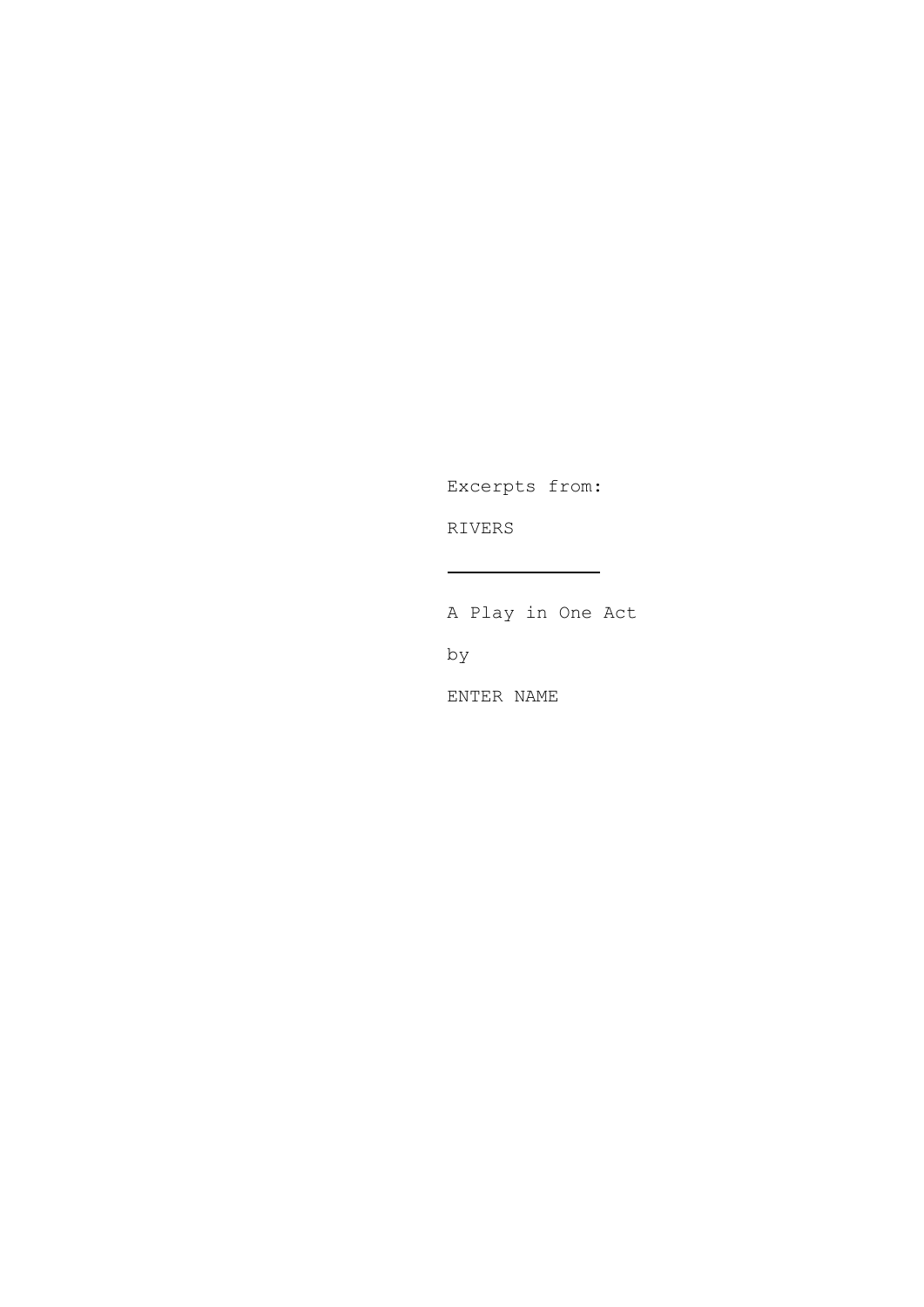# CAST OF CHARACTERS

| MELKO:     | A man in his middle 20s.                         |
|------------|--------------------------------------------------|
| ANNABELLE: | A woman in her 60s;<br>MELKO & ANTHONY'S mother. |
| ANTHONY:   | A man in his early 30s.                          |
| MEREDITH:  | A woman in her 50s;<br>Housekeeper/Nurse.        |
| RUTH:      | A woman in her early 20s.                        |
| LETICIA:   | A woman in her late 60s;<br>RUTH'S grandmother.  |
| CECILIA:   | A woman in her late 40s;                         |
| FRANK:     | A man in his 50s;<br>CECILIA'S husband.          |

# SCENE

A townhouse in northern England.

# TIME

The 1930s.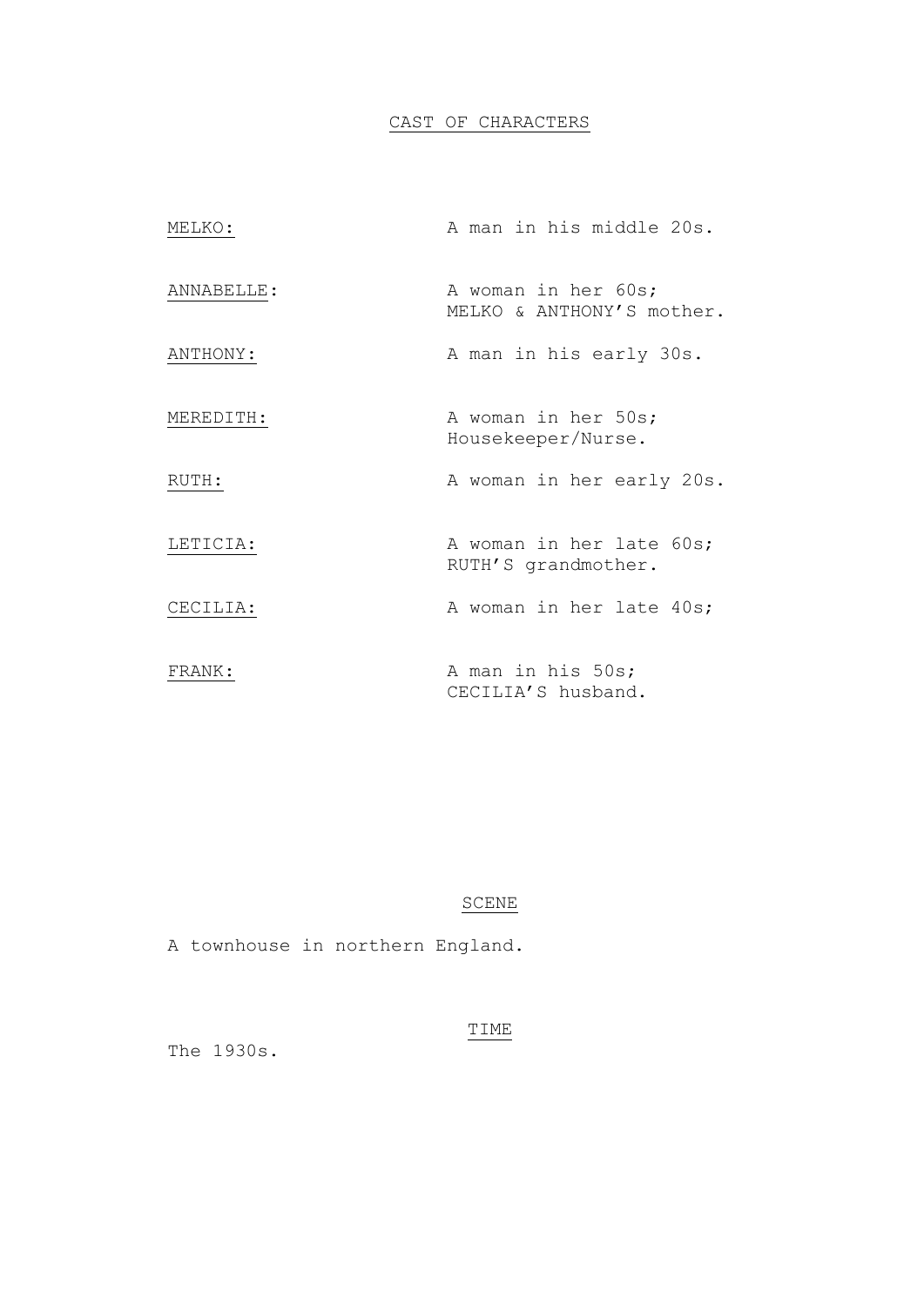## OUTLINE

# Scene 1 CHARACTERS1: MELKO, MEREDITH, LETICIA, CECILIA, FRANK

LOCATION: The Dining Room

ACTION: MELKO arrives at his childhood home. He meets a strange woman named MEREDITH who we find out works at the house as housekeeper/nurse. Her speech is dramatic and secretive. She hints that there is something wrong with his mother. MELKO is taken aback when he finds out that the house has new inhabitants – an uncle FRANK, an aunt CECILIA, a distant grandmother named LETICIA, and her goddaughter RUTH. MELKO finds them unpleasant and is distrustful of their reason for being here. He becomes agitated when they evade his questions. His brother arrives and leads him away to talk.

Scene 2 CHARACTERS: MELKO, ANTHONY, ANNABELLE, MEREDITH

LOCATION: The Father's Study

ACTION: There is tension between MELKO and ANTHONY as they make small talk. ANTHONY reveals that he is engaged to RUTH. We learn that MELKO went away five years ago to study medicine and hasn't been back since. A woman recently died during his shift, as medical student, at the hospital. MELKO inquires after his mother but ANTHONY tries to convince him she isn't really sick. The mother comes in. She thinks MELKO is a ghost come back to haunt her. We learn that their father is dead. He becomes very distressed and ANTHONY call for MEREDITH to take her away. They agree to speak in the morning.

Scene 3 CHARACTERS: MELKO, ANTHONY, RUTH

LOCATION: The Dining Room

ACTION: In the morning, MELKO finds LETICIA, CECILIA, and FRANK in the Dining Room. FRANK is once again sitting on his father's chair. ANTHONY walks in. MELKO asks the others to leave so they can talk. He attempts to convince

<sup>1</sup> Here and following I have only included characters with substantial role in said scenes. Characters with little to no dialogue have been omitted from this list.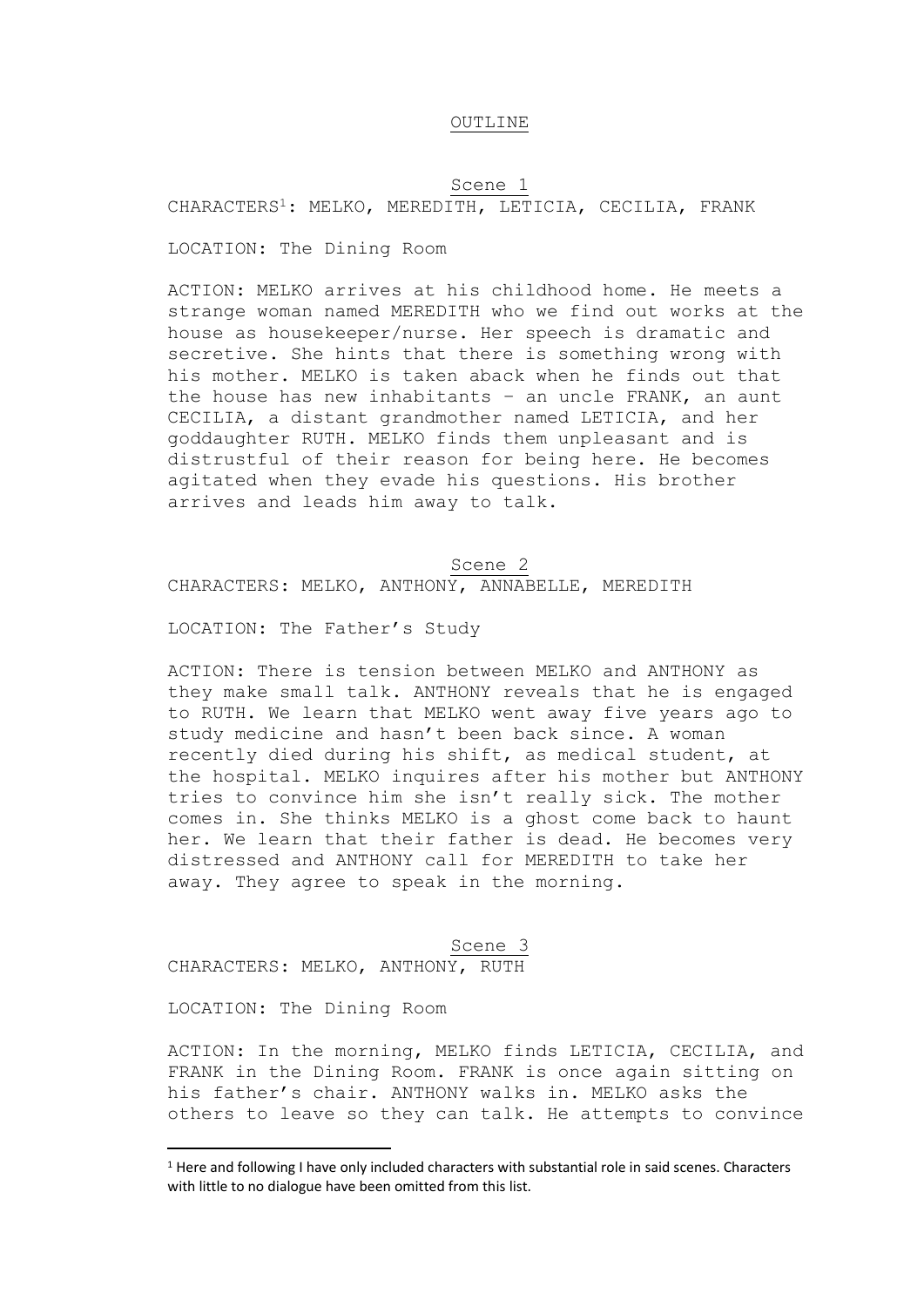his brother that their mother needs medical help. The tension between them returns as ANTHONY refuses his help. MELKO introduces a sensitive topic when he brings up their father. It appears that ANTHONY and ANNABELLE blame him for his death. Right when things get heated, RUTH arrives. ANTHONY leaves for work.

RUTH appears very kind and amiable as she talks to MELKO. She asks him what him and ANTHONY were fighting about. She cautiously delves into the topic of their father's death. She begins asking MELKO very personal questions about his involvement. She makes it clear that things in the house are fine and he shouldn't interfere. MELKO sees it as a threat.

## Scene 4 CHARACTERS: ANNABELLE, MEREDITH

LOCATION: The Father's Study

ACTION: ANNABELLE has been drinking. She is talking to he dead husband, recalling a memories of their early days. She is conflicted about his death, doesn't understand why it happened. We learn that he drowned himself. MEREDITH enters. Instead of helping, she further indulges ANNABELLE's madness. They break all the liquor bottles and then MEREDITH takes ANNABELLE'S hands as they swirl in circles. MELKO comes and takes ANNABELLE who has fainted from exhaustion, away.

Scene 5

CHARACTERS: MELKO, ANNABELLE

LOCATION: The Washroom

ACTION: ANNABELLE is in the bathtub as MELKO takes out the glass shards from her feet and washes her. Despite her drowsy state, she realizes that he is really here. A soft, fantastical music plays (hear for example *Vale of Tears* by Jason Tai) A multitude of silver lights spin like a slow disco ball. She tells him how she missed him. She asks that he stays. MELKO promises to take her away and help her.

#### Scene 6

CHARACTERS: MELKO, RUTH, LETICIA, CECILIA, FRANK, ANTHONY

LOCATION: The Dining Room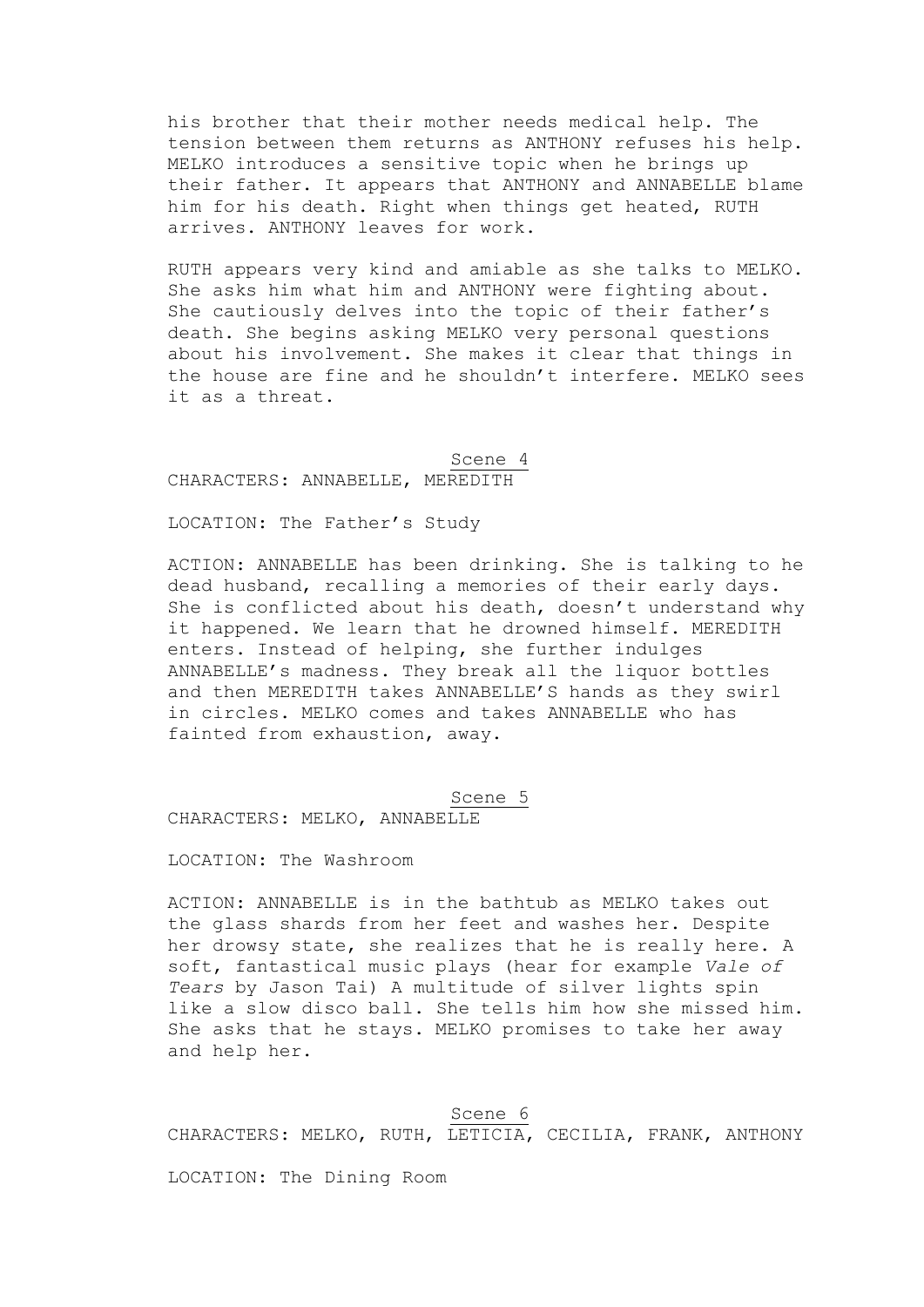ACTION: MELKO has gathered LETICIA, FRANK, CECILIA, and RUTH. He announces that he intends to talk to his brother and sell the house. He will use the money to get his mother help. CECILIA and FRANK voice their displeasure while LETICIA and RUTH remain silent. MELKO tells them that he and ANTHONY will provide them with help. LETICIA, CECILIA, and FRANK leave the room. MELKO finds it odd that RUTH hasn't protested. ANTHONY comes in and RUTH leaves. ANTHONY and MELKO fight when MELKO tells him his intentions. They inevitably circle back to the topic of their father's death. ANTHONY doesn't understand why MELKO can't forget about it. MELKO tells him that they have to talk to their mother about it and help her work through it. MELKO wants their forgiveness. ANTHONY refuses to forgive him because while their father was depressed, MELKO was too harsh with him and led him to kill himself. They part angrily.

# Scene 7 CHARACTERS: RUTH, LETICIA, CECILIA, FRANK

LOCATION: The Dining Room

ACTION: RUTH has summoned CECILIA and FRANK. She hides her feelings behind her calm demeanor. MELKO presents a danger to her and she doesn't like his interference. She tells CECILIA and FRANK that they will have to get rid of him. She will convince ANTHONY that it is the right thing to do. CECILIA and FRANK are afraid of her and they cannot refuse because she will expose them to the police for committing fraud in the past. We find out that LETICIA is also afraid of her goddaughter but goes along with her plans because she's proud and likes to live comfortably.

Scene 8 CHARACTERS: RUTH, ANTHONY, MEREDITH

LOCATION: The Father's Study

ACTION: ANTHONY finds RUTH in the study. ANNABELLE is sleeping and RUTH is watching over her. She talks to ANTHONY about their lives and their upcoming marriage. She brings up MELKO and tells him how his presence disturbs everything. She knows that ANTHONY is angry with his brother for their father's death. She manipulates him, telling him that MELKO will make things worse just like he did for their father. She convinces him that it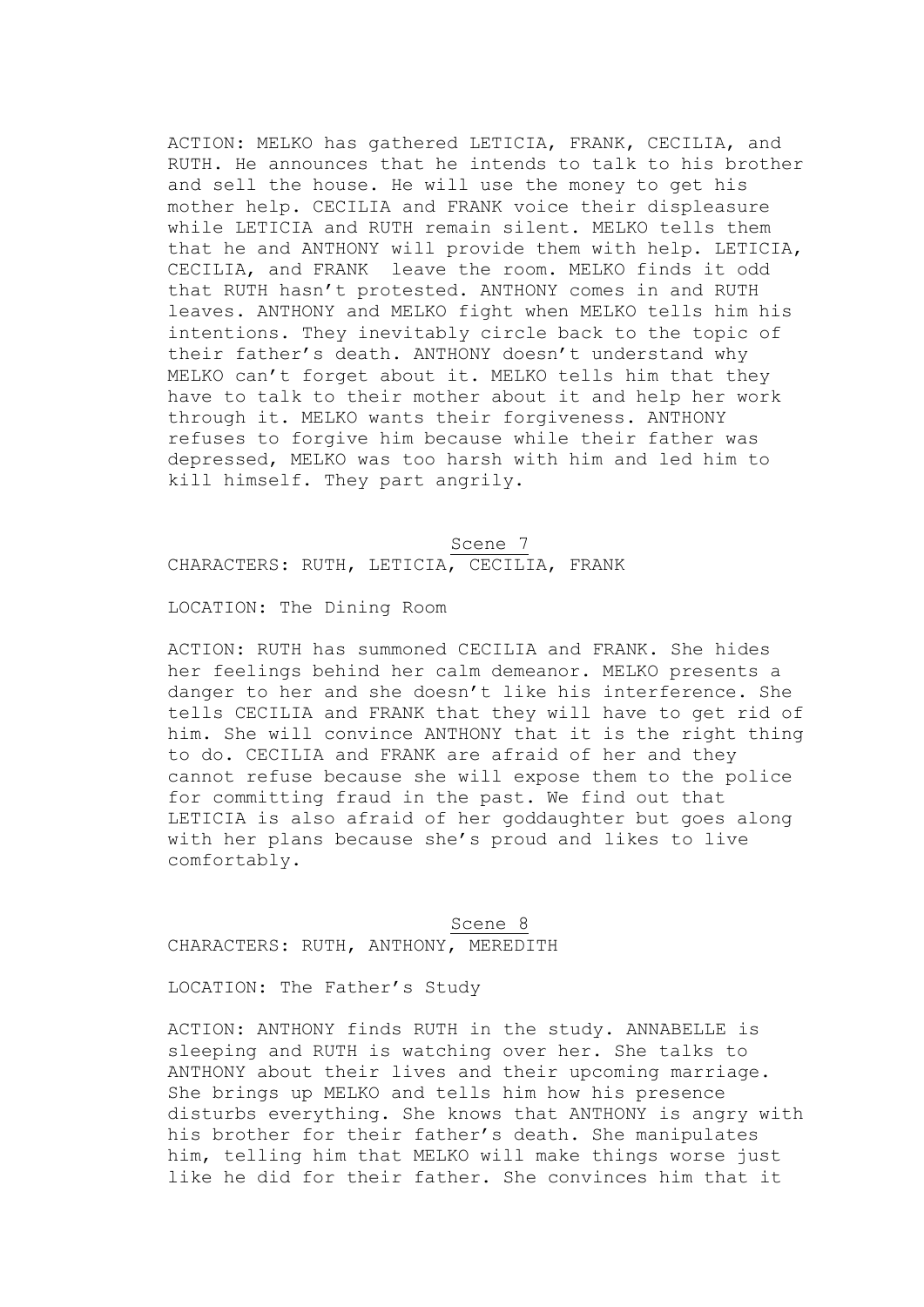would be better if we just went away (permanently). ANTHONY is nervous, angry, confused, upset. He reluctantly agrees.

# Scene 9

CHARACTERS: MELKO, RUTH, CECILIA, FRANK, LETICIA

LOCATION: The Washroom

ACTION: MELKO is taking a bath. RUTH enters quietly. She walks over to where MELKO can see her. He is startled, tell her to leave. She puts on a sad face, tells him how unfortunate it was that his father drowned himself and now ANTHONY and ANNABELLE have to suffer for it. She tells him she will finally amend the situation. CECILIA and FRANK have come in quietly without shoes. They suddenly grab at him and push him underwater. RUTH walks to the edge of the tub and crouches, watches him struggle and become limp. CECILIA and FRANK leave. RUTH stands up. MEREDITH appears at the door. They stare at each other until BLACKOUT.

# Scene 10

CHARACTERS: ANTHONY, RUTH, ANNABELLE, MEREDITH

LOCATION: The Dining Room

ACTION: MELKO's body lays covered on the dining table. ANTHONY is standing before it. He looks tired, disoriented. RUTH walks up to him, takes his hand, tells him how now he will take such good care of her and his mother, how it's all over. ANTHONY leaves hastily. MEREDITH enters. RUTH intimates how she will be making changes around here. MEREDITH laughs and tells her things around here never change. RUTH leaves. MEREDITH sits on the table, looks him over. She notices his bag on a chair and finds his cigarettes. She takes some but leaves him one. She lights up a cigarette as the mother walks unsteadily in her nightgown which is wet. She is looking for MELKO. Meredith leaves without a word and the mother sits next to the body. She strokes his hair. She thinks he is sleeping. She is excited to go away with him. A slow piano song plays. It is sad but hopeful (hear for example *Never Forget*, sung by Michelle Pfeiffer).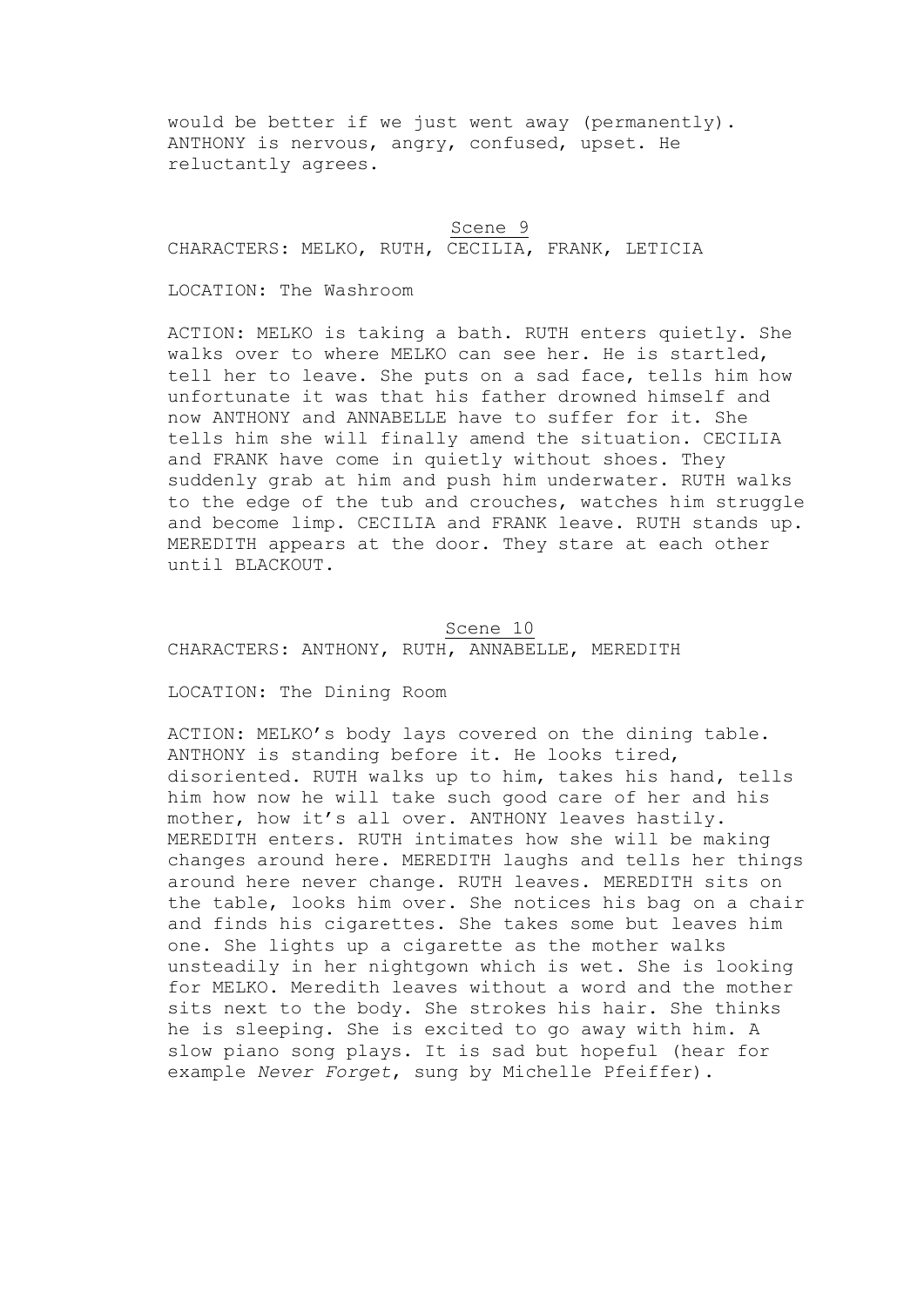SETTING: Tucked away in the heart of Pleasance Street is a circle of houses named Tartar Low. When one turns inside Tartar Low, one is met with a quaint circular garden, a poplar standing in its centre. The garden stands in stark contrast to the buildings around it. Whereas the garden bears the touch of cool spring, the houses stand high, enclosed in an air of decay. Their brick exterior, once gray, has blackened unevenly so that darkness seems to grow like moss on the walls. No living person may be seen outside. From time to time, the compact windows reveal a wary face which, if spotted, quickly retreats into the shadows like a ghost. Any sound here dies away as soon as it is born.

AT RISE: An overcast evening. MELKO walks up to the garden. He is wearing a cheap shirt and an oversized coat that sits awkwardly on his slim frame. He is carrying travel bags. MELKO pauses in front of the tree. Hesitantly, he walks halfway around, looking up at the house behind. Pressed between the buildings in the middle of Tartar Low is a fourstorey house. It bears the same blackened façade as the other buildings but a light can be seen within. A dull red light glows from behind the thick curtains of the second-storey windows. MELKO stares into the smouldering eyes and retreats. Fumbling, he drops his sack on the ground and lights a cigarette.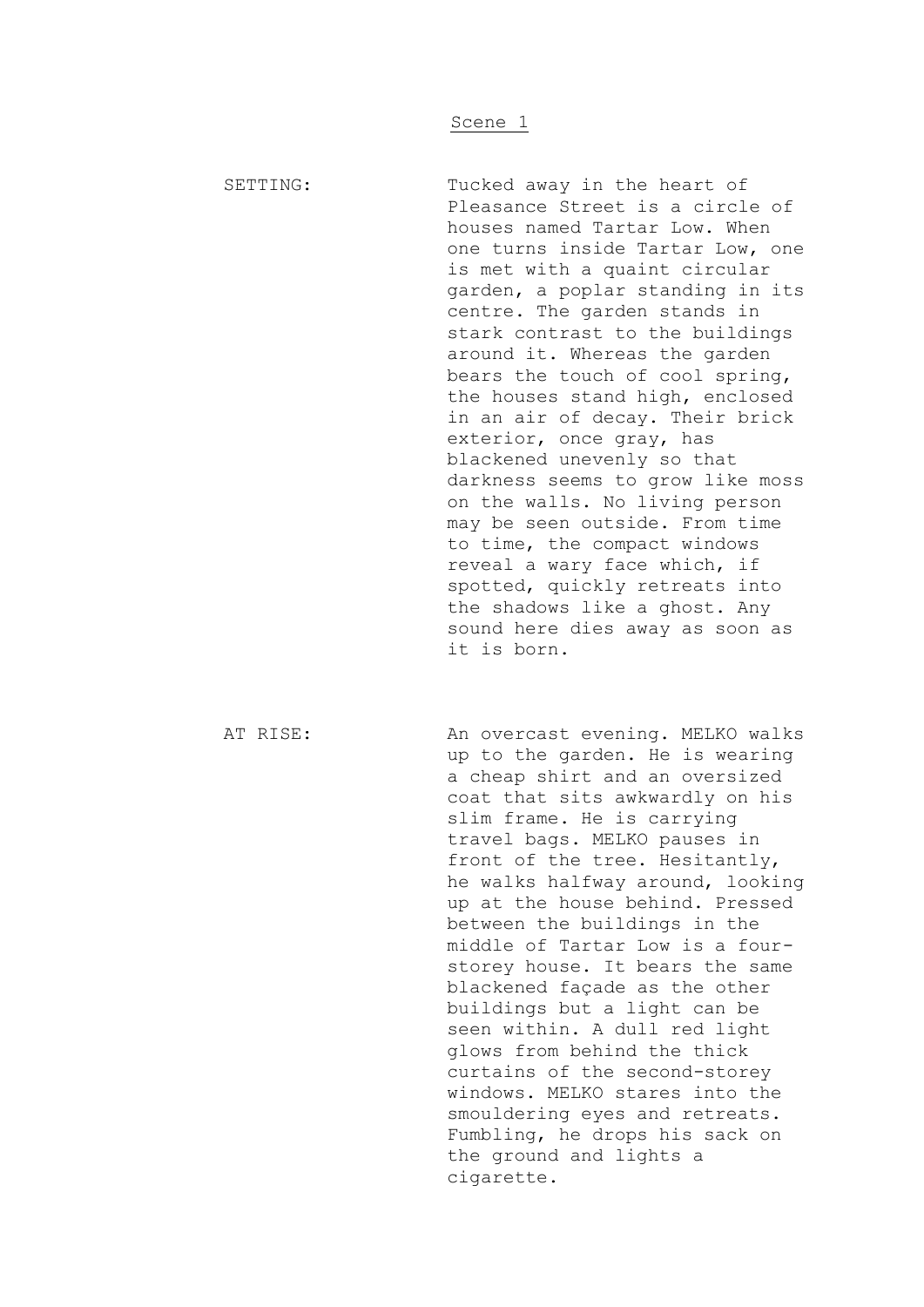(A woman appears from the shadows.)

## MEREDITH

Light?

## MELKO

Pardon me?

(MEREDITH walks up to him. She holds out a cigarette, one arm crossed across her chest.)

## MELKO

Oh, yes, of course. (he lights it up for her.)

(startled)

(They stand in silence. MELKO is struggling to avoid the woman's penetrating gaze. She wears red lipstick and an old, patched-up shawl. Her long red curls hang about her in disarray.)

## MEREDITH

Are you a dead man?

MELKO

(too nervous to be amused) I am standing in front of you.

MEREDITH

Only ghosts come here.

#### MELKO

Yeah, well I grew up here actually. (he points the cigarette) In that house, behind the poplar.

## MEREDITH

But you've been away. (she draws closer to him) Now you're back. Something must be gnawing at you.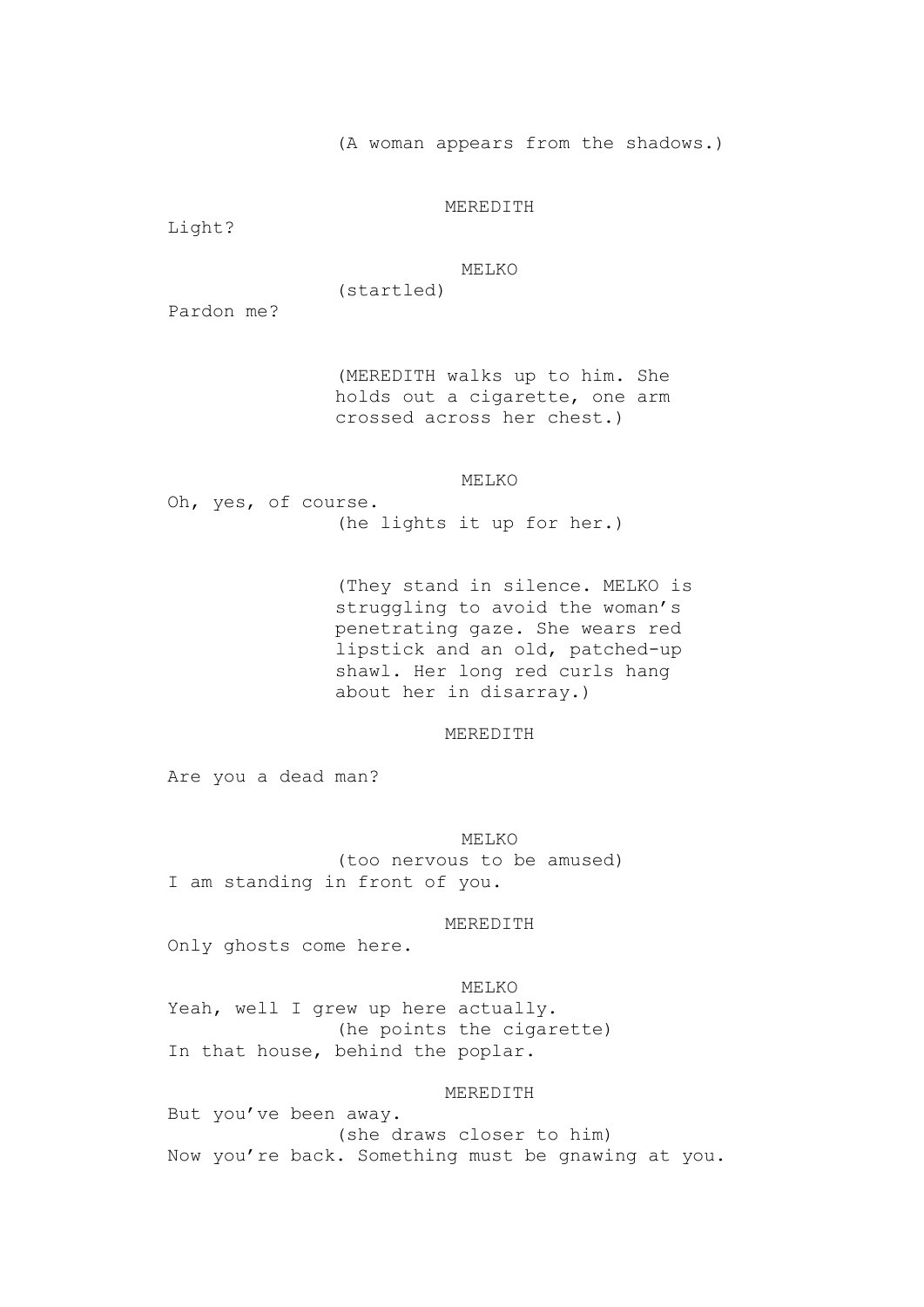# MELKO

(irritated) Forgive me, but I don't know what you mean. I am here to visit my family.

#### MEREDITH

Your family. The Rivers you mean.

### MELKO

You know my family. How?

#### MEREDITH

(nonchalantly) I live there too. The elder Mr. Rivers hired me as housekeeper, and to help him with the old Mrs. Rivers whenever she falls into one of her reveries.

MELKO Her reveries…Do you mean to say my mother is unwell?

> (She gives him a disinterested look and moves away, gazes around at the houses as though in a trance. MELKO grounds his cigarette on the ground and walks up to her.)

Madam, you must tell me. Please.

MEREDITH (still not looking at him) You didn't go in.

MELKO

I didn't—, look, will you please—

#### MEREDITH

It is curious. No one in their right mind would go in, would they? One look at the black walls, the empty windows, the spiked fence that curls around the houses like a hellish serpent would have them running away lest they spot a spirit. (she turns towards MELKO. Her voice is soft and excited.) Yet it is not always so. We are here, you and I. Unable to stay away. Is it a weakness, do you think, that we cannot suffer to be parted from this graveyard?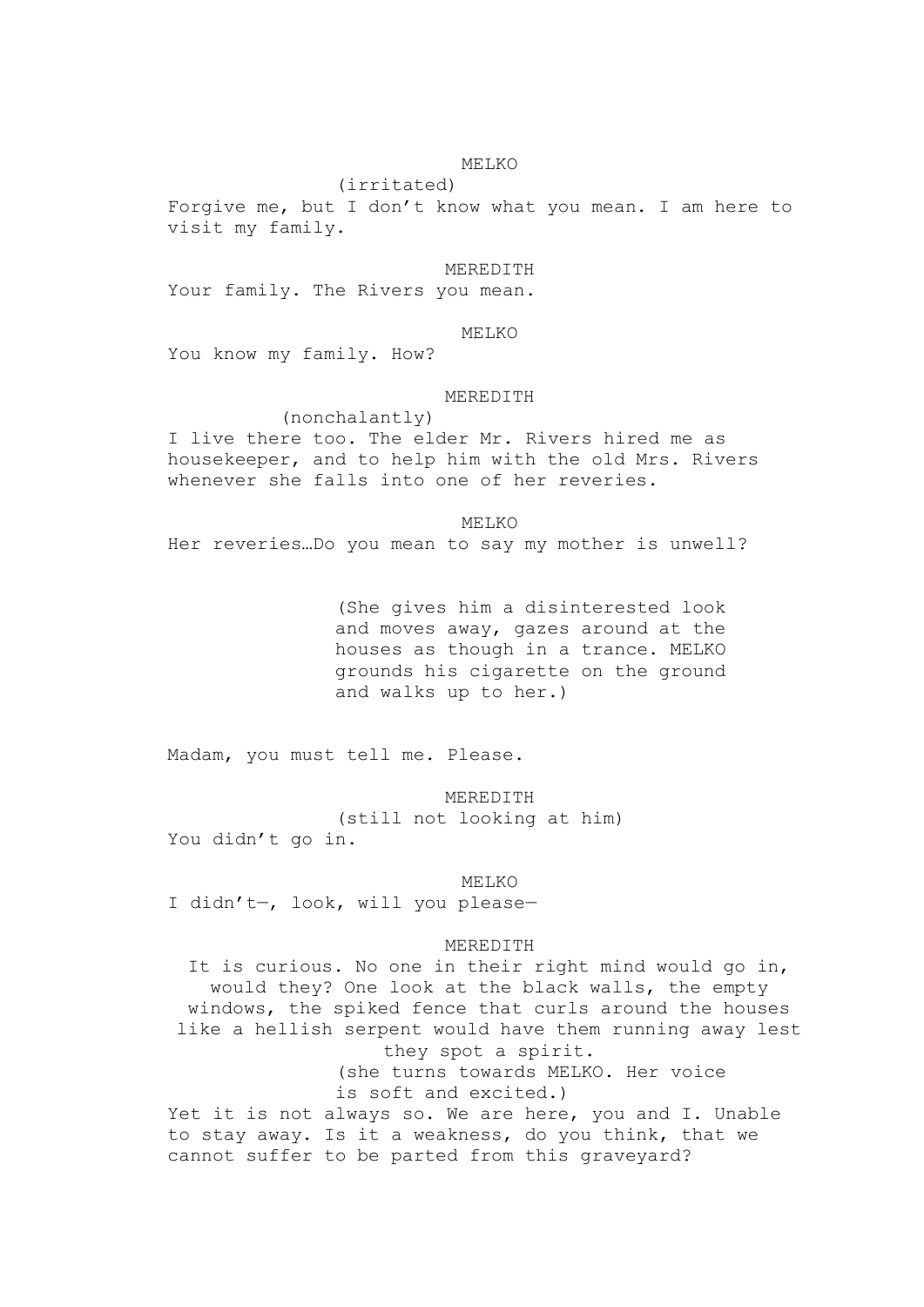(She draws close to him, too close for his liking. She briefly looks at the house and back at him.)

You've left something unburied and now you're back. For what, hoping to find some peace for yourself?

#### MELKO

No! I ask that-

#### MEREDITH

No? You have come seeking the past young man. Will you be able to walk away a second time? I cannot wait to find out.

> (CECILIA walks out in a tempest, hands fisted at her sides. LETICIA walks calmly behind her, stands in the doorway supported by her cane. Her long neck is accentuated by her straight posture.)

## CECILIA

Listen to me, you must speak to Ruth, I will not have that impudent woman playing me for a fool. I want her out of the house!

> (She stops suddenly upon seeing MEREDITH)

There you are! Indolence. That is all you are good for. Standing around when you know we are waiting for you. And having a smoke on top of it.

> (She sees the cigarettes and moves to grab them from MEREDITH)

Are those the cigarettes I sent you out for? How dare you take what **isn't yours**? Mr. Rivers will hear of it, I promise you that. Your days in this house are numbered.

> (MEREDITH moves her face close to CECILIA'S. There is a pause. She lets out a bark and runs back inside, grinning. CECILIA's yelps.)

Ah, you wicked woman! How dare you—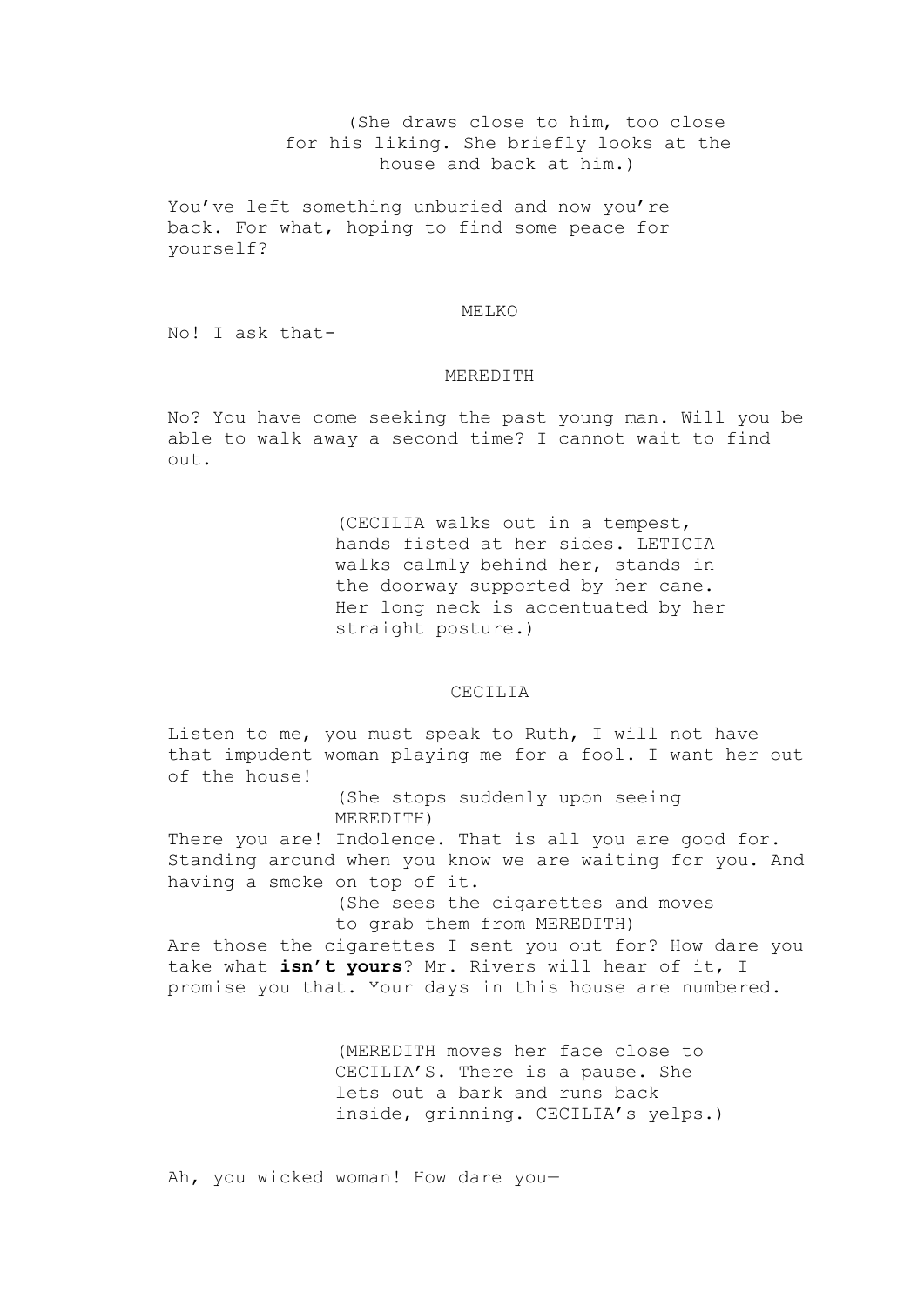MELKO

Excuse me.

(Scene continues) SCENE 3

AT RISE: The Dining Room. Next Morning. FRANK has once again taken the chair at the end of the table. He is reading cartoons in the newspaper and cracking peanuts on the table. LETICIA and CECILIA are sitting away from him. There is a magazine open between them. CECILIA is bent over the magazine, reading and smoking. LETICIA is sitting upright, adjusting her hair in her hand mirror. Breakfast leftovers can be seen around the table.

MELKO

(walks onstage, his face betrays how little sleep he's had, his shirt is creased. LETICIA, CECILIA, and FRANK eye him warily. He is too tired to care)

> (Dialogue is cut out. Scene resumes with Anthony entering)

(CECILIA leaves the room speedily. Pause. ANTHONY walks into the room, well-dressed and in high-spirits. He spots MELKO.)

ANTHONY

Brother! Good morning.

#### MELKO

(animated)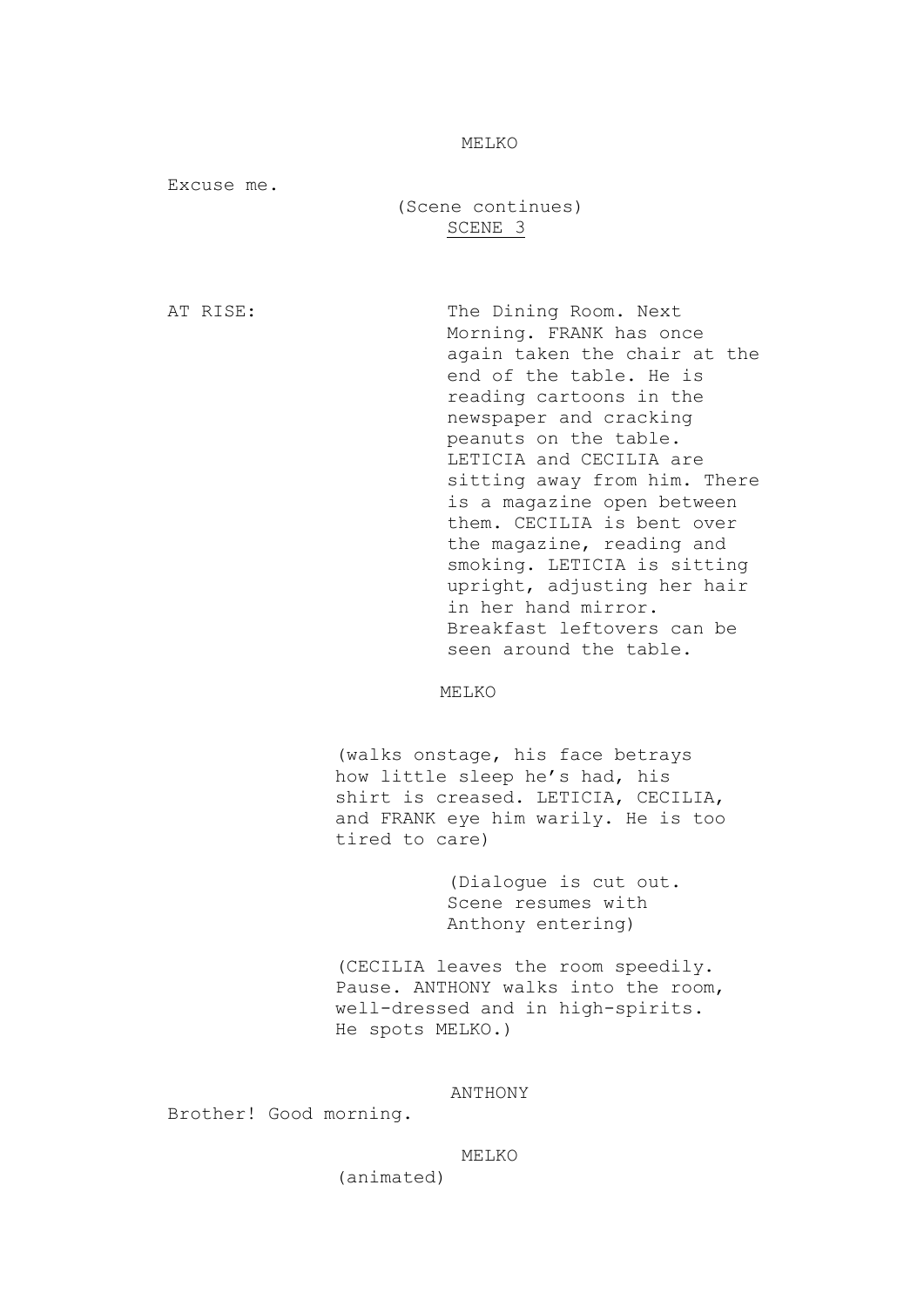We must talk. Are you occupied?

ANTHONY (as he goes to pour some coffee) I sense that it won't make any difference if I was, in which case, I'm all yours.

MELKO (stands and walks over to his brother, looks back at the table) Would you mind if we had some privacy?

> (LETICIA looks at him through furrowed eyebrows, takes her cane and walks away slowly without a word. FRANK isn't paying attention. ANTHONY walks over to him and quietly tells him. FRANK looks displeased, takes the newspaper and leaves.)

MELKO How long has she been like that?

ANTHONY

(looking through the pastries from breakfast)

Who has been what?

MELKO

Our mother, Anthony. How long has she been sick?

ANTHONY

Look Melko, last night, she is not always like that. Your appearance must have frightened her, which I think is understandable, you've been gone for years. She got excited is all. Really, don't wind yourself up over nothing.

MELKO

(calmly) This isn't nothing Anthony. I have seen people exhibiting very similar symptoms. This—

ANTHONY

(jestingly) Symptoms, ha! I see you have your vocabulary down.

MELKO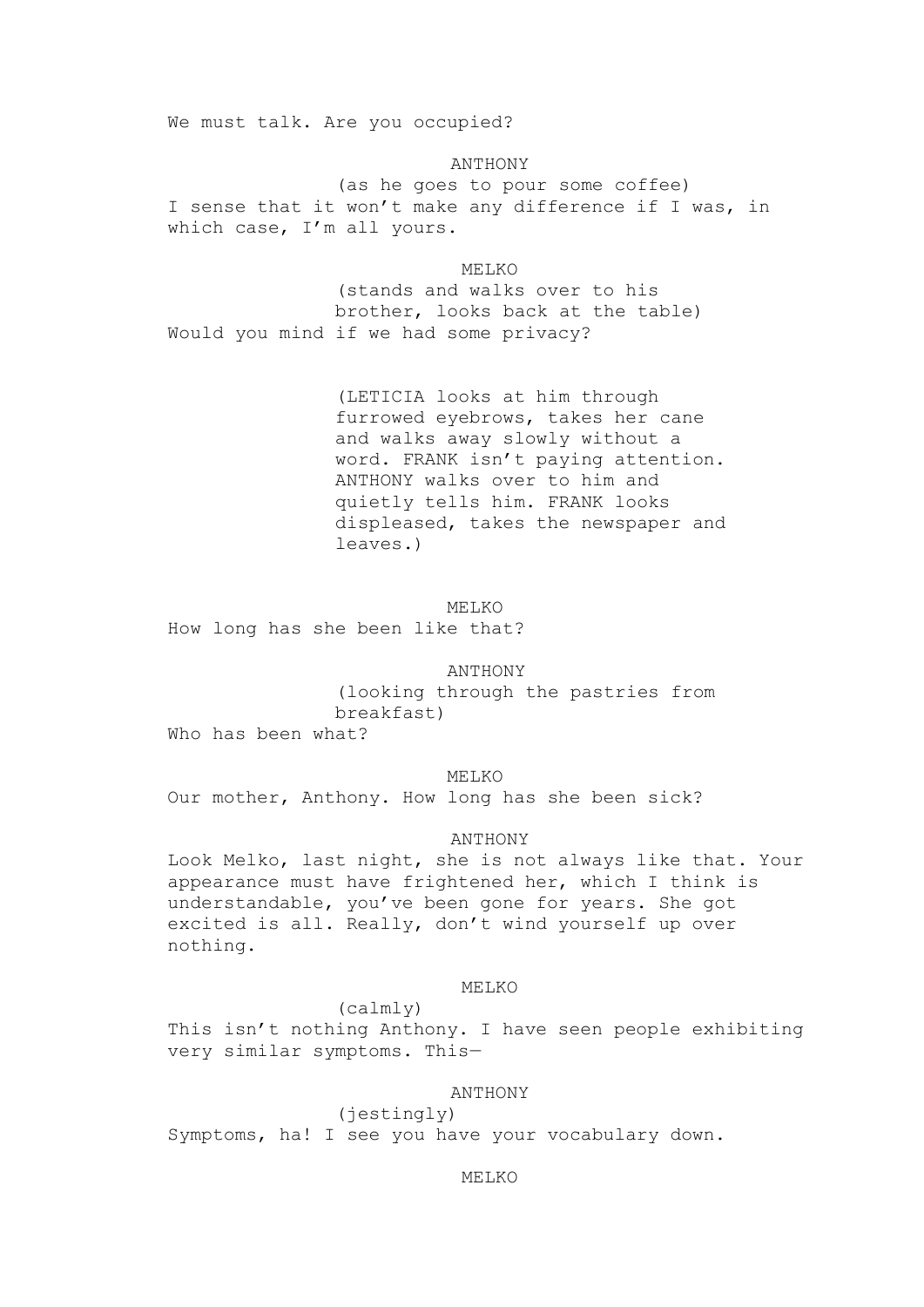Anthony, please listen. I saw her last night. She's agitated, dissociative, compulsive, obs—. If these episodes persist they may very well become worse.

#### ANTHONY

(with a full mouth) I thought you weren't that kind of doctor. MELKO No, I am not. But that doesn't mean-

## ANTHONY

Why can't you accept that I have this taken care of. She is better off here, in her home, with the people who love her.

#### MELKO

(snickers) Who, you mean those people? (pointing towards the **table)** Tell me you do not seriously think so. I cannot for the life of me understand why you have let those selfish vultures into the house.

# ANTHONY (facing his brother)

Melko!

# **MELKO**

Mother needs proper help, at a proper institution. She is our responsibility. We have to take care of her.

ANTHONY

(standing closer to MELKO)

No Melko…

#### (pause, softly but strained)

No. She is my responsibility. Mine. Not yours. I alone took care of her all these years. I took care of father's work, I took care of the house, and I took care of mom. So you see, we don't need any help. We are doing fine. (chuckles, pats Melko on the shoulder) Go back to school, and don't worry about us. Okay?

## (pause)

MELKO

Is this punishment?

(ANTHONY clenches his jaw, pause)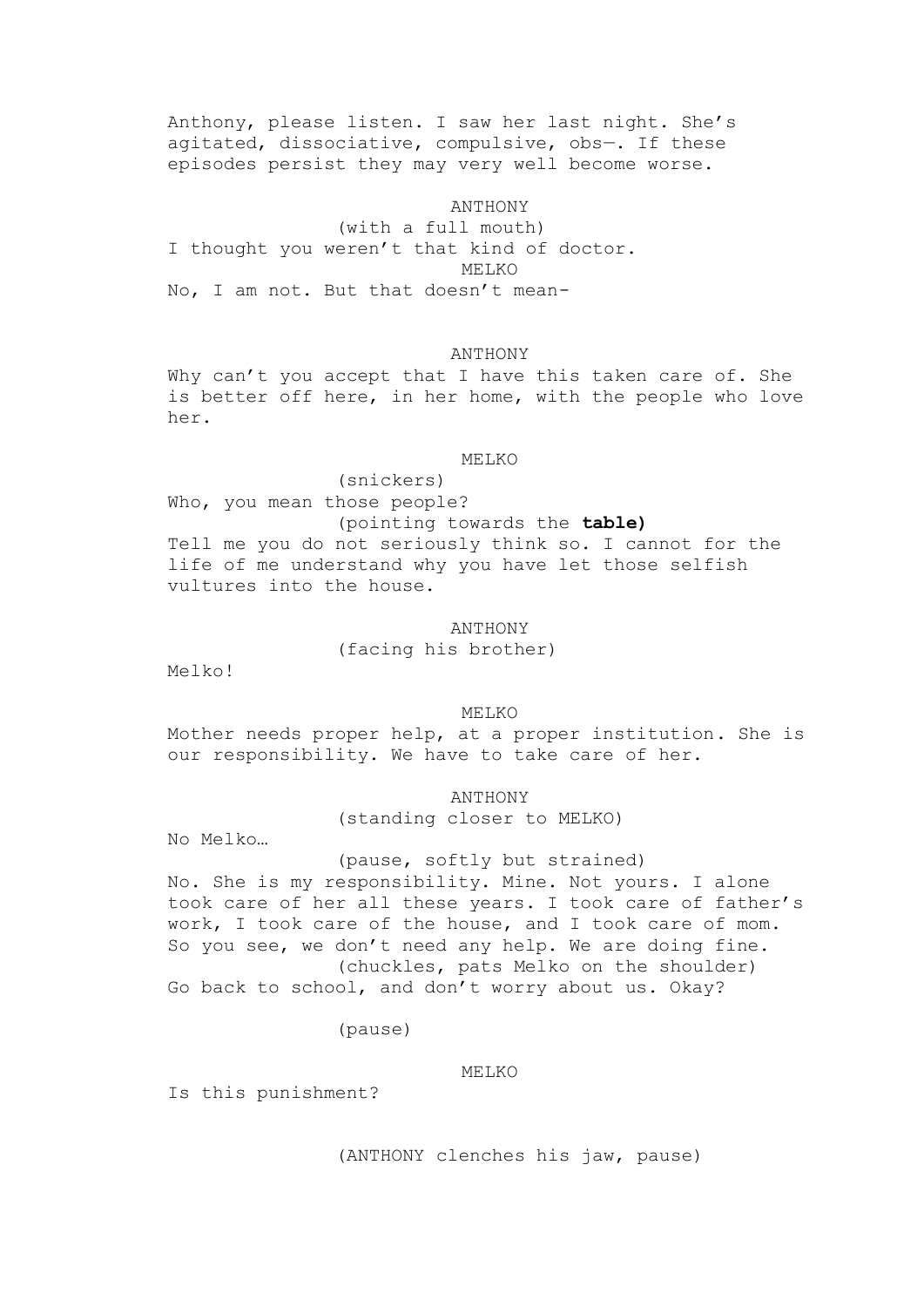(indignant)

She still blames me for father and so do you.

(ANTHONY is silent)

Nothing has changed, has it?

# ANTHONY

Don't be bleak Melko.

MELKO

Father was gone Anthony. He was breathing but he wasn't living.

## ANTHONY

Stop.

# **MELKO**

(braving himself) I thought— I thought If I told him how things were, that he was losing us, that we wouldn't put up with it anymore—

ANTHONY

That is enough.

MELKO

Punish me all you want Anthony, but hear me when I say, if I leave, things will end just like they did with father.

> (ANTHONY slams his coffee cup on the floor, long pause, a young **woman** walks onstage, she stands behind MELKO, her voice is light and **springy**)

> > (Scene continues)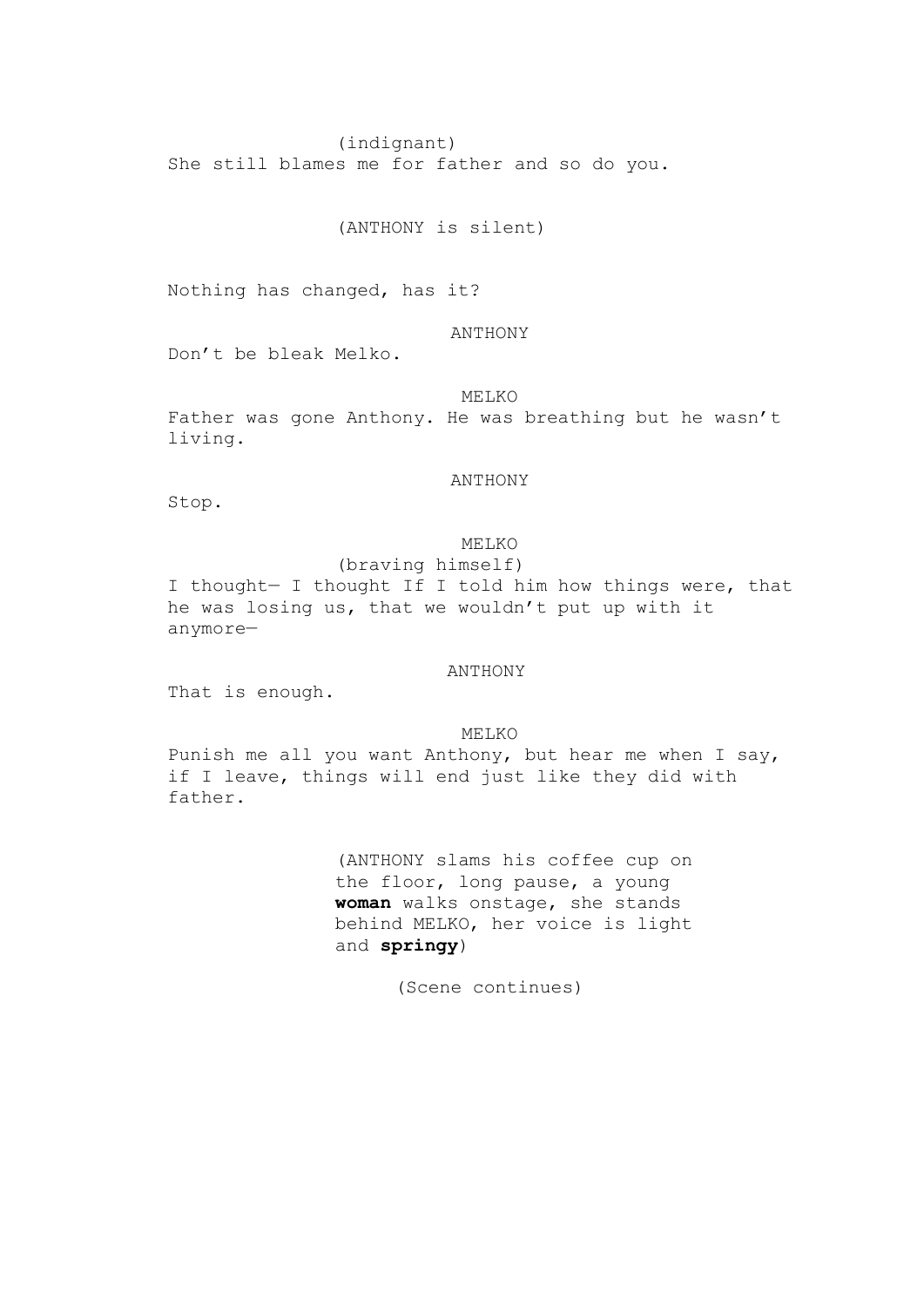Setting: The father's study. There is a large oriental carpet on the floor. An imposing wooden desk which is lost under piles of stuff gathering dust on its surface. Books, papers, letters, pens, boxes – an ocean of personal memorabilia. Above the fireplace there used to sit a portrait which has been removed. It's absence is difficult to ignore and leaves the room with a sense of melancholy and unease.

AT RISE: ANNABELLE is lying on the carpet. She is holding a framed orange butterfly. Liquor bottles litter the rug. She has been drinking.

#### **ANNABELLE**

(sits up, reaches behind her for her glass. She lifts it unsteadily, spilling some on the rug and drinks.) I remember that one. I remember that one Matthew. (she taps the glass of the frame with her drink) I remember when it was alive. (pause, she swallows the last of her drink) Before we were married. (she begins acting out the events she describes, her actions are drawn out) I remember— Oh it was so hot that day. I remember how you burned your nose.

(giggles) I remember, I was lying on the grass…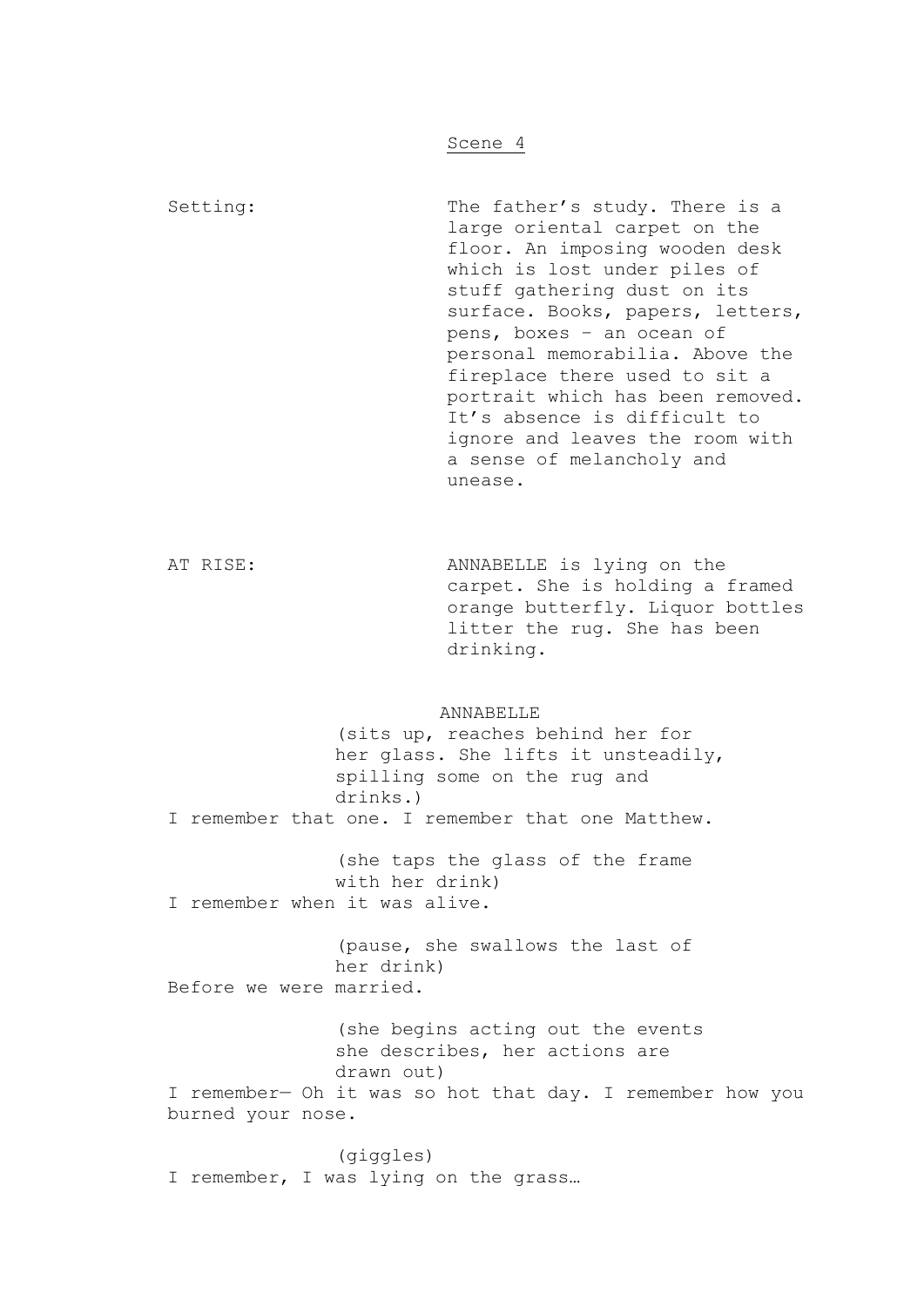(she slides her hand across the rug) I was so cross with you. I remember that. You'd gone off to look at the newts. I remember you showed me your drawing of them after. (she goes to pour herself another glass) I was cross, and I was tired, and the sun— the sun was pressing down on me. (she becomes excited) And then I saw it. The butterfly. It landed on my dress. My pretty white dress and this small flame resting on top of it. (she leaves the glass, extends her hand into the air) And I held my breath. I became still as a tree. And I watched it. I wondered how long it would stay. I made a bet with myself but then it was still there and so I made another bet and another, and I kept losing. And after a while I laid my head back. (she bends her head towards the ceiling) And I let the sun have me. But I wanted to take another look, a little peek. It was still there. Oh I felt silly. (her voice becomes tense) But I laughed and it left my dress. It went up in the air, fighting against the wind. And suddenly it plunged into shadow and there you were. You snatched it! (she motions with her hand, closes her fist around nothing. Pause.) I was so cross with you… (she cries softly, her hands fall weakly at her sides) Oh Matthew, I am so sorry Matthew, I never meant to be cross with you. I never really meant it. You knew that Matthew! I know you knew! You must have known. But you gave up on us Matthew! You gave up on us. (she stands up shakily and turns to face his absent portrait)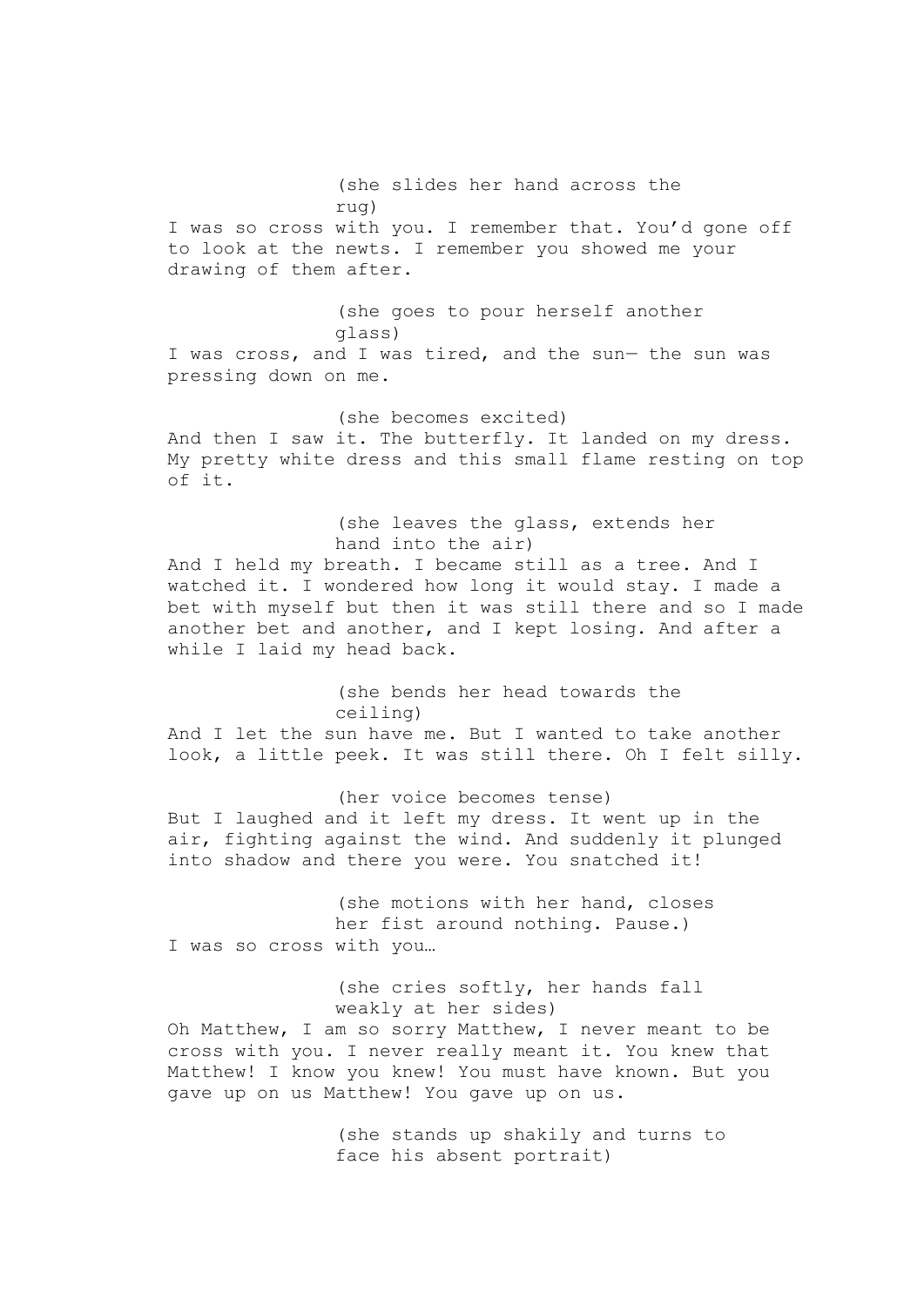You could have said something you know. You could have told me. Your wife. Maybe I should have seen it. I should've known you were gone. That I was living with a dead man.

(she begins laughing) My dead husband. Now you are free and  $I$ -, I am rotting away in this sepulchre with dead butterflies for company.

> (MEREDITH enters. She carries a tray over to a little table on the rug. ANNABELLE is startled, she backs up against the desk)

Get out of here!

#### MEREDITH

(casually) Anthony insisted I bring you tea, says you need to take your medicine.

> (she adjusts her shawl and for a moment takes the appearance of a bat)

> > ANNABELLE

I want nothing from you, you winged crone!

## MEREDITH

(pays her words no mind, walks over to look at the stuff on the rug) Were you lamenting to the dead again?

> (she picks up one of the liquor bottles)

#### ANNABELLE

(walks up to grab it from her) You leave that! That is my husband's liquor.

MEREDITH

Your dead husband's.

ANNABELLE

(laughs)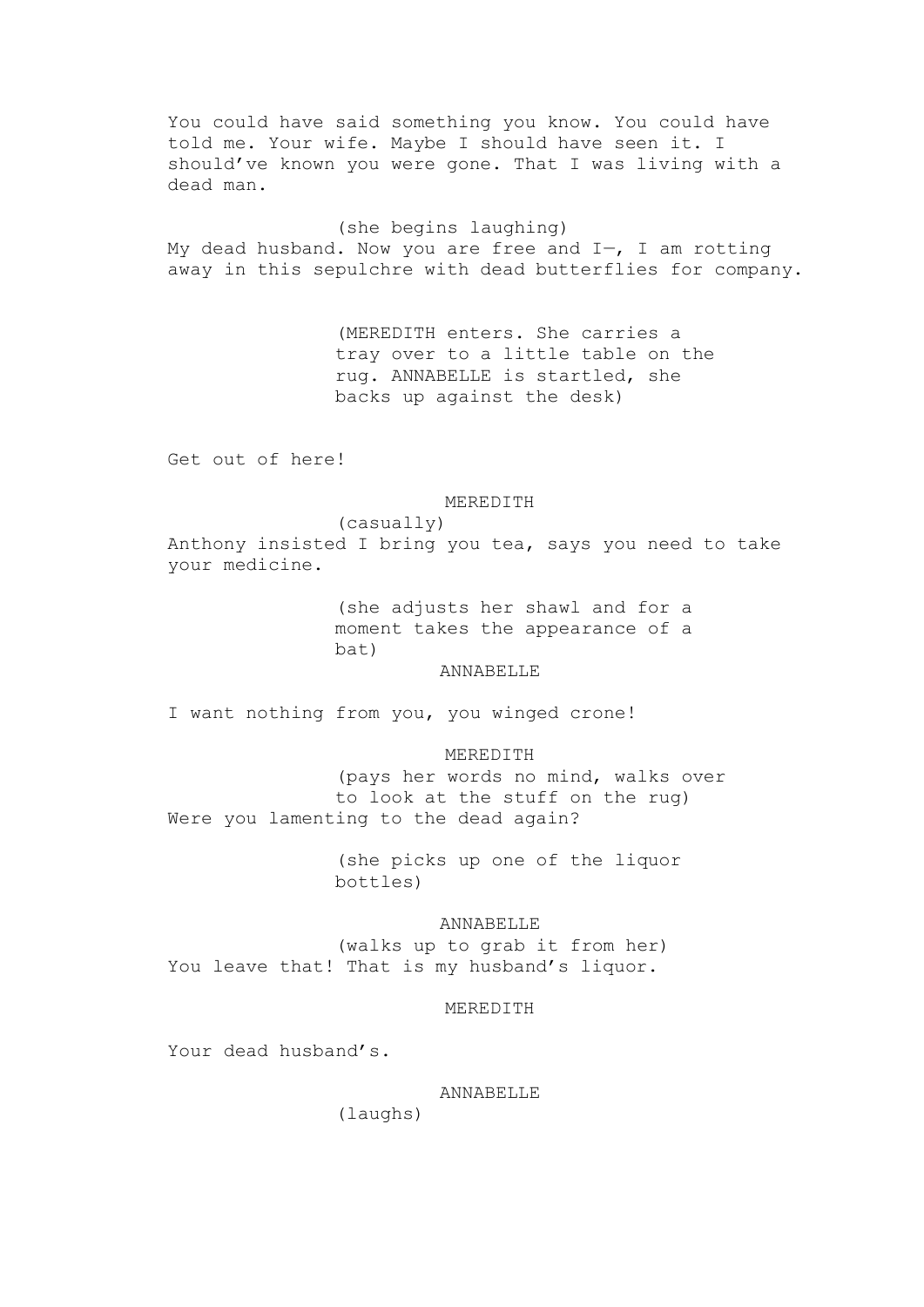Yes. My dead husband's. You think I don't know he's dead? You all think so, I know. You think I'm a mad woman who dances with the dead.

#### MEREDITH

Do you not?

**ANNABELLE** Oh I do. They want me to go away with them.

(They begin walking in circles around each other, never losing eye contact) They say I should go with them because I was an awful wife who killed her husband.

# MEREDITH

(grinning) I thought he jumped into the river.

# ANNABELLE

He did. He had to run away from me. And now the dead want me to pay for it.

MEREDITH (suddenly grabs ANNABELLE'S hands) To hell with them. Tell them to go away.

(ANNABELLE shakes her head) Yes! Yes! To hell with them! They took away your husband. They took away your Matthew.

(ANNABELLE becomes increasing upset and agitated) You should punish them for what they did.

ANNABELLE

(weakly)

No…

MEREDITH Yes! Punish them! For Matthew!

ANNABELLE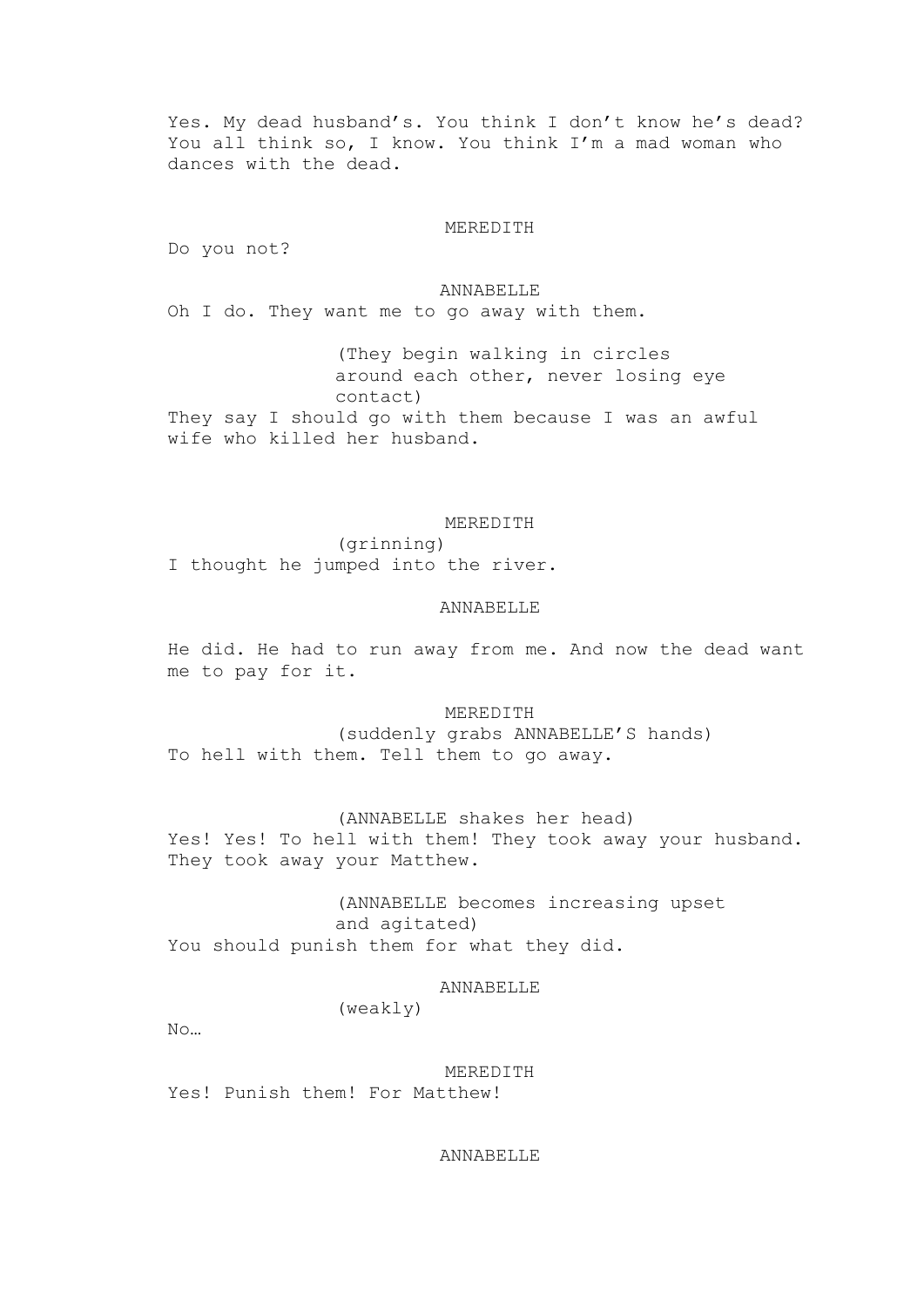(cries out and hurls the bottle on the ground. Pause. MEREDITH makes a devilish smile. ANNABELLE copies her. They both begin picking up and smashing bottles. There is glass all over the rug.) Away! Away with all of you! (they are laughing, ANNABELLE turns towards the absent portrait) That's for leaving me! (she hurls the last bottle at it. MEREDITH holds her hands and they swirl in circles) MEREDITH You scared them away! They're gone. (ANNABELLE laughs overcome with emotion) They can't touch you anymore! (Footsteps are heard. CECILIA, FRANK, and LETICIA stand just outside the side wing, a look of shock on their faces.) MELKO (can be heard offstage) Mother! Mother! (he pushes past the others and stops to take in the scene.) Meredith… (ANNABELLE sways and MELKO catches her before she falls) Mother! (He tries to wake her but she only mutters. He shoots daggers at MEREDITH and carries ANNABELLE offstage. CECILIA, FRANK, and LETICIA look at MEREDITH who holds her shawl like a cape and resumes swirling around by herself)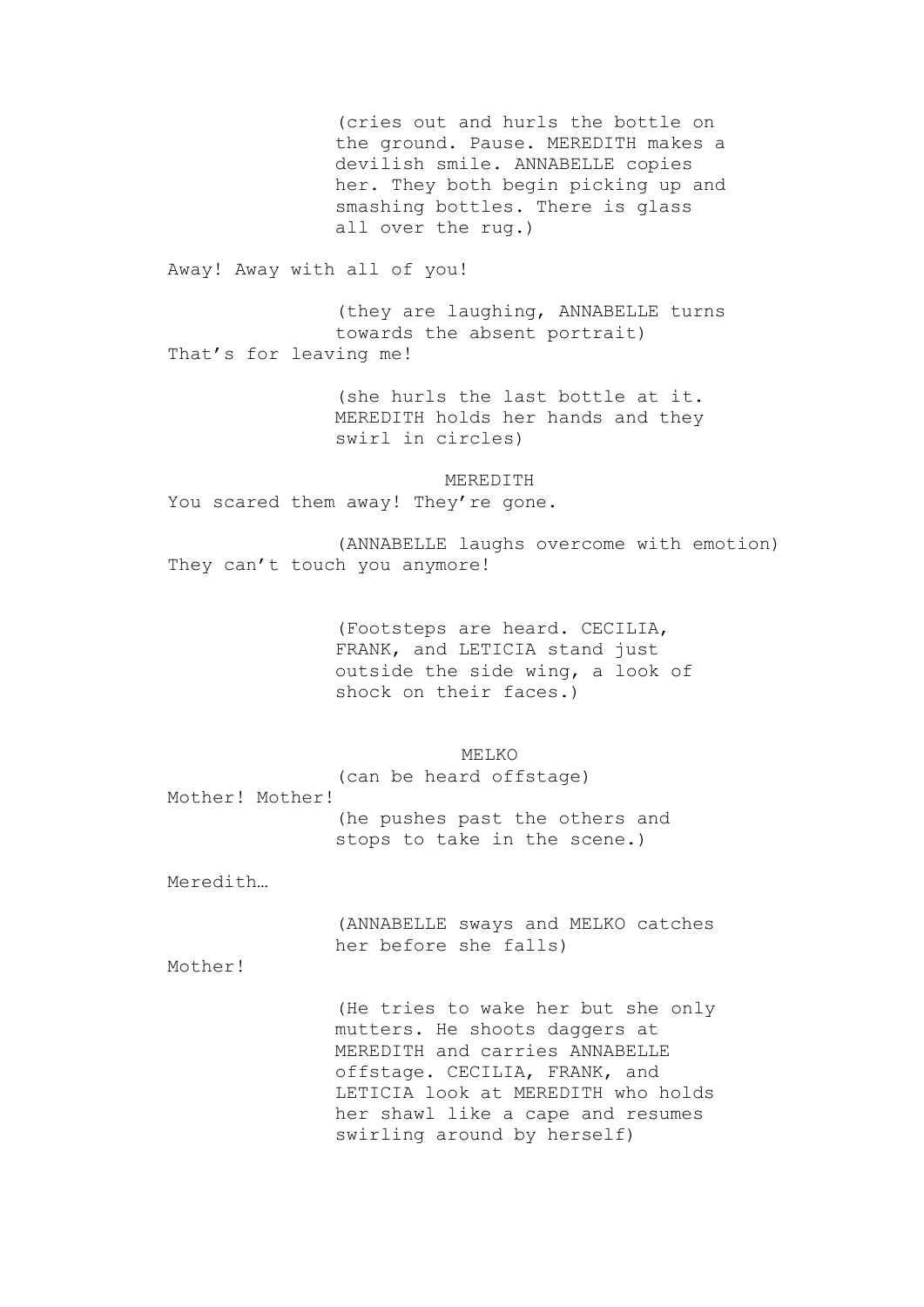(BLACKOUT)

(END OF SCENE)